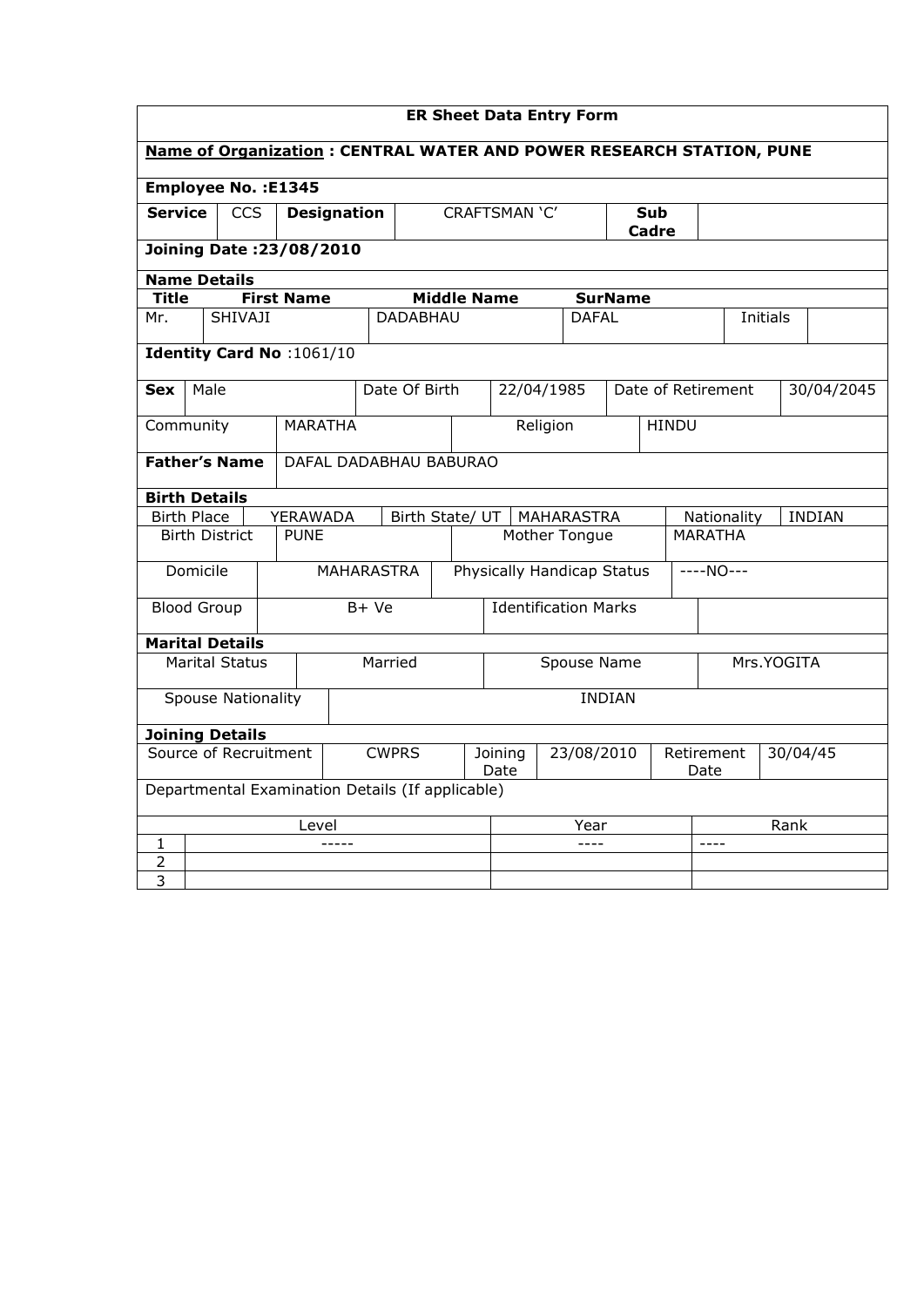| Remarks (if any)            |                  |            |              |              |  |  |  |  |  |  |  |
|-----------------------------|------------------|------------|--------------|--------------|--|--|--|--|--|--|--|
| Languages known             |                  |            |              |              |  |  |  |  |  |  |  |
|                             | Name of Language | Read       | <b>Write</b> | <b>Speak</b> |  |  |  |  |  |  |  |
| Indian Languages 1<br>Known | MARATHI          | <b>YES</b> | <b>YES</b>   | <b>YES</b>   |  |  |  |  |  |  |  |
| $\overline{2}$              | HINDI            | <b>YES</b> | <b>YES</b>   | <b>YES</b>   |  |  |  |  |  |  |  |
| 3                           | <b>ENGLISH</b>   | <b>YES</b> | <b>YES</b>   | <b>NO</b>    |  |  |  |  |  |  |  |
| $\overline{4}$              |                  |            |              |              |  |  |  |  |  |  |  |
| 5                           |                  |            |              |              |  |  |  |  |  |  |  |
|                             |                  |            |              |              |  |  |  |  |  |  |  |
| Foreign Languages           |                  |            |              |              |  |  |  |  |  |  |  |
| Known                       |                  |            |              |              |  |  |  |  |  |  |  |
| $\overline{2}$              |                  |            |              |              |  |  |  |  |  |  |  |
| 3                           |                  |            |              |              |  |  |  |  |  |  |  |

Details of deputation (if applicable)

| Name of the Office | Post held at that<br>time in parent office | Name of post<br>(selected for<br>deputation | Period of deputation |      |  |
|--------------------|--------------------------------------------|---------------------------------------------|----------------------|------|--|
|                    |                                            |                                             | Since                | From |  |
|                    |                                            |                                             |                      |      |  |

## Details of Foreign Visit

| SI.<br>No. | Place of Visit | Date of<br>visit | Post held at<br>that time | Whether it<br>is a<br>personal or<br>official visit | Details of visit |
|------------|----------------|------------------|---------------------------|-----------------------------------------------------|------------------|
|            |                |                  |                           |                                                     |                  |

## Transfer/Posting Detail (if applicable)

| Place | Period of posting |      |  |  |  |  |  |
|-------|-------------------|------|--|--|--|--|--|
|       | Since             | From |  |  |  |  |  |
|       |                   |      |  |  |  |  |  |
|       |                   |      |  |  |  |  |  |
|       | -----             |      |  |  |  |  |  |
|       |                   |      |  |  |  |  |  |
|       |                   |      |  |  |  |  |  |